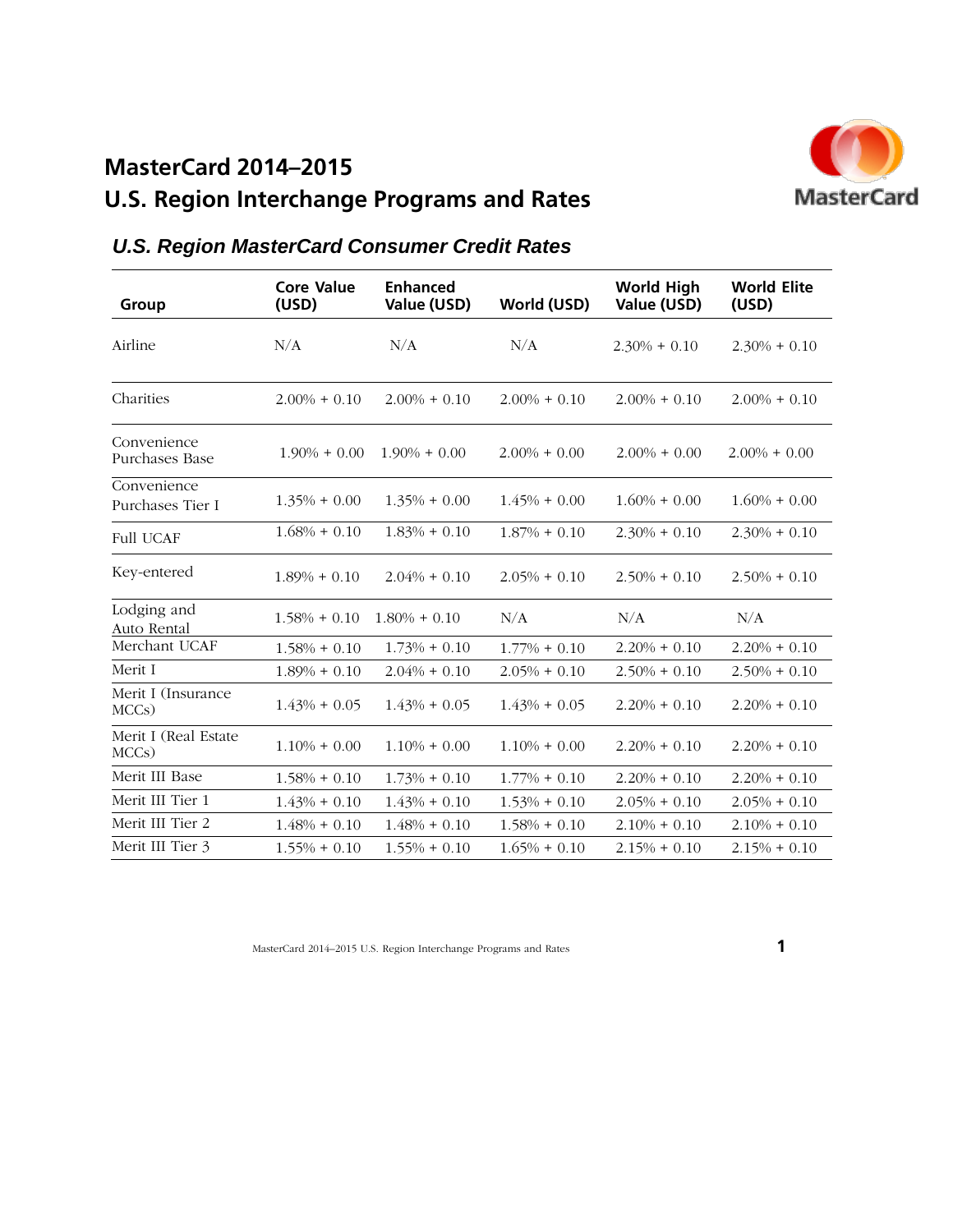| Group                             | <b>Core Value</b><br>(USD)           | <b>Enhanced</b><br>Value (USD)   | World (USD)                      | <b>World High</b><br>Value (USD)     | <b>World Elite</b><br>(USD)      |
|-----------------------------------|--------------------------------------|----------------------------------|----------------------------------|--------------------------------------|----------------------------------|
| Passenger Transport               | $1.75\% + 0.10$                      | $1.90\% + 0.10$                  | N/A                              | N/A                                  | N/A                              |
| Payment<br>Transaction            | $0.19\% + 0.53$                      | $0.19\% + 0.53$                  | $0.19\% + 0.53$                  | $0.19\% + 0.53$                      | $0.19\% + 0.53$                  |
| Petroleum Base                    | $1.90\% + 0.00$<br>$max$ fee: $0.95$ | $1.90\% + 0.00$<br>max fee: 0.95 | $2.00\% + 0.00$<br>max fee: 0.95 | $2.00\% + 0.00$<br>$max$ fee: $0.95$ | $2.00\% + 0.00$<br>max fee: 0.95 |
| Public Sector                     | $1.55\% + 0.10$                      | $1.55\% + 0.10$                  | $1.55\% + 0.10$                  | $1.55\% + 0.10$                      | $1.55\% + 0.10$                  |
| Restaurant                        |                                      |                                  | $1.73\% + 0.10$                  | $2.20\% + 0.10$                      | $2.20\% + 0.10$                  |
| Service Industries                | $1.15\% + 0.05$                      | $1.15\% + 0.05$                  | $1.15\% + 0.05$                  | $1.15\% + 0.05$                      | $1.15\% + 0.05$                  |
| Standard                          | $2.95\% + 0.10$                      | $2.95\% + 0.10$                  | $2.95\% + 0.10$                  | $3.25\% + 0.10$                      | $3.25\% + 0.10$                  |
| Supermarket Base                  | $1.48\% + 0.10$                      | $1.48\% + 0.10$                  | $1.58\% + 0.10$                  | $1.90\% + 0.10$                      | $1.90\% + 0.10$                  |
| Supermarket Tier 1                | $1.15\% + 0.05$                      | $1.15\% + 0.05$                  | $1.25\% + 0.05$                  | $1.25\% + 0.05$                      | $1.25\% + 0.05$                  |
| Supermarket Tier 2                | $1.15\% + 0.05$                      | $1.15\% + 0.05$                  | $1.25\% + 0.05$                  | $1.25\% + 0.05$                      | $1.25\% + 0.05$                  |
| Supermarket Tier 3                | $1.22\% + 0.05$                      | $1.22\% + 0.05$                  | $1.32\% + 0.05$                  | $1.32\% + 0.05$                      | $1.32\% + 0.05$                  |
| T&E                               | N/A                                  | N/A                              | $2.30\% + 0.10$                  | $2.75\% + 0.10$                      | $2.75\% + 0.10$                  |
| T&E Large Ticket                  | N/A                                  | N/A                              | N/A                              | $2.00\% + 0.00$                      | $2.00\% + 0.00$                  |
| <b>Utilities</b>                  | $0.00\% + 0.65$                      | $0.00\% + 0.65$                  | $0.00\% + 0.65$                  | $0.00\% + 0.75$                      | $0.00\% + 0.75$                  |
| Consumer Credit<br>Refund Group 1 | N/A                                  | N/A                              | $2.42\% + 0.00$                  | $2.42\% + 0.00$                      | $2.42\% + 0.00$                  |
| Consumer Credit<br>Refund Group 2 | $2.09\% + 0.00$                      | $2.09\% + 0.00$                  | $2.09\% + 0.00$                  | $2.09\% + 0.00$                      | $2.09\% + 0.00$                  |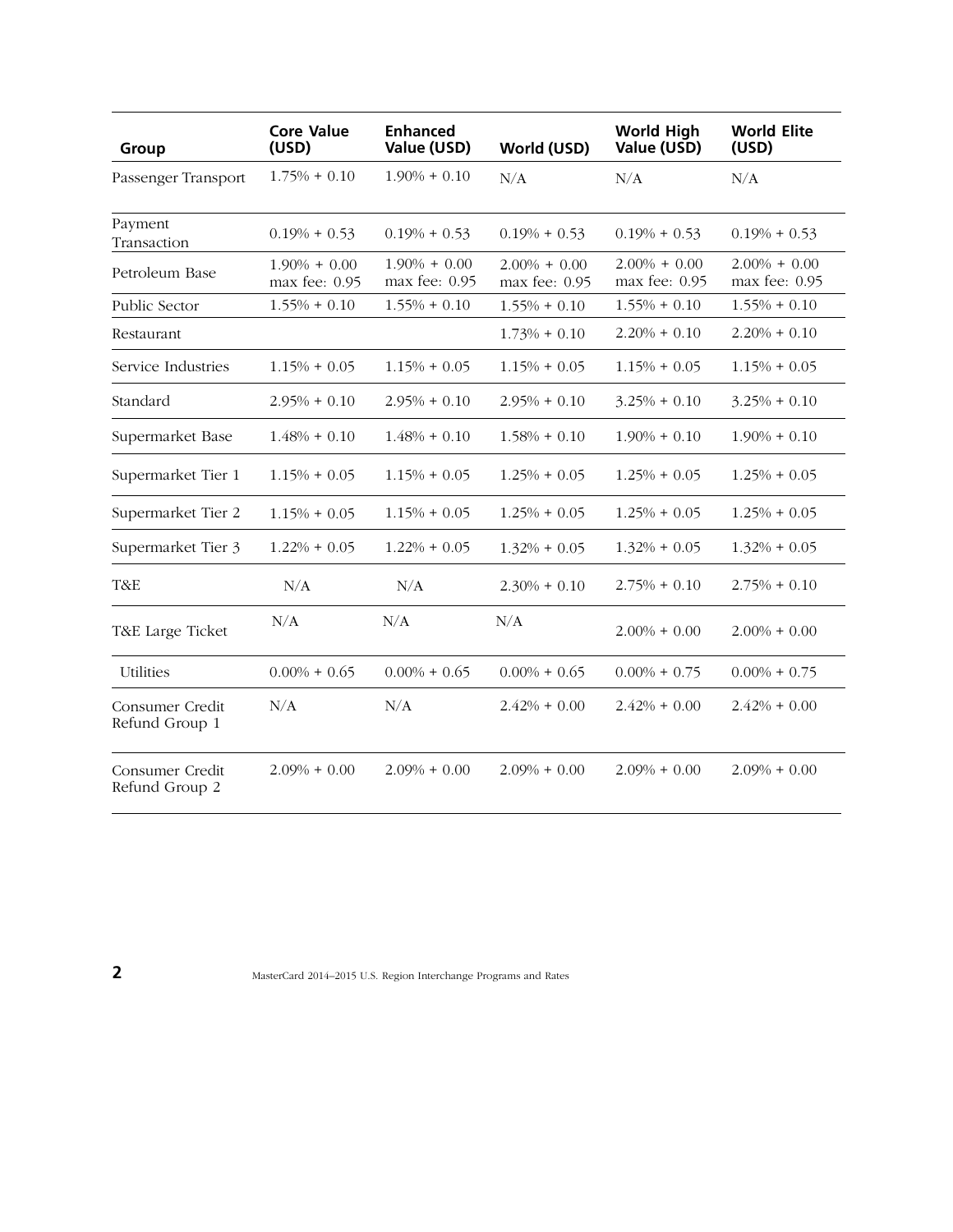| Group                             | Core Value<br>(USD) | <b>Enhanced</b><br>Value (USD) | World (USD)     | <b>World High</b><br>Value (USD) | <b>World Elite</b><br>(USD) |
|-----------------------------------|---------------------|--------------------------------|-----------------|----------------------------------|-----------------------------|
| Consumer Credit<br>Refund Group 3 | $1.95\% + 0.00$     | $1.95\% + 0.00$                | $1.95\% + 0.00$ | $1.95\% + 0.00$                  | $1.95\% + 0.00$             |
| Consumer Credit<br>Refund Group 4 | $1.82\% + 0.00$     | $1.82\% + 0.00$                | $1.82\% + 0.00$ | $1.82\% + 0.00$                  | $1.82\% + 0.00$             |
| Consumer Credit<br>Refund Group 5 | $1.73\% + 0.00$     | $1.73\% + 0.00$                | $1.73\% + 0.00$ | $1.73\% + 0.00$                  | $1.73\% + 0.00$             |

## *U.S. Region MasterCard Consumer Credit Tier Qualifying Criteria*

| Tier <sup>a</sup>            | Minimum Annual Consumer Credit Core Value, Enhanced Value, World, World<br><b>High Value, and World Elite Volume</b> |
|------------------------------|----------------------------------------------------------------------------------------------------------------------|
| Merit III                    |                                                                                                                      |
| Tier 1                       | USD 1.80 billion                                                                                                     |
| Tier 2                       | $USD$ 1.25 billion                                                                                                   |
| Tier 3                       | USD 750 million                                                                                                      |
| <b>Supermarket</b>           |                                                                                                                      |
| Tier 1                       | $USD$ 6.00 billion                                                                                                   |
| Tier 2                       | $USD$ $2.00$ billion                                                                                                 |
| Tier 3                       | USD 750 million                                                                                                      |
| <b>Convenience Purchases</b> |                                                                                                                      |
| Tier $1b$                    | USD 1.00 billion                                                                                                     |

a The minimum annual Consumer Credit Core Value, Enhanced Value, World, World High Value, and World Elite volume is based on a merchant's October 2012–September 2013 volume settled through the Global Clearing Management System (GCMS) that qualified for the Merit III, Supermarket, or the Convenience Purchase interchange programs and requires a MasterCard approved and assigned Merchant ID. Only retail and restaurant MCCs may qualify for Merit III Tier 1, 2, or 3.

b A merchant may also qualify for the Convenience Purchases tier if ALL the following requirements are met (1) Minimum annual MasterCard Consumer Credit volume of USD 75 million settled through GCMS that qualified for the Convenience Purchases interchange rate programs, (2) 60% of MasterCard Consumer Credit transactions are USD 20 or lower, (3) Merchant must offer MasterCard prepaid products (gift or reloadable), (4) Provide acceptance message at the point-of-sale CPOS) AND (5) Not a tiered merchant for Consumer Credit Merit 3.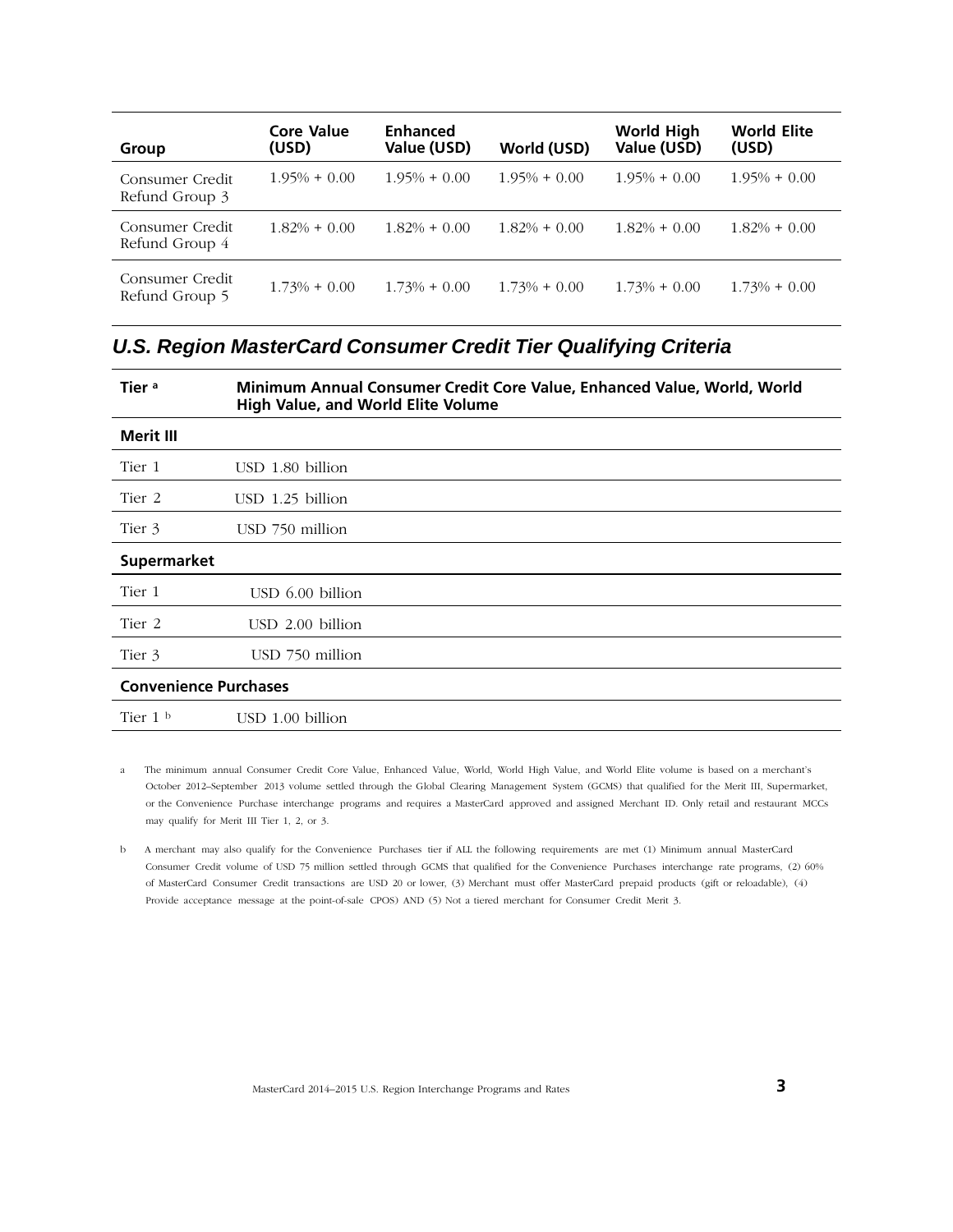| <b>Program Name</b>                      | Debit Rate (USD)               | <b>Prepaid Rate (USD)</b>      |
|------------------------------------------|--------------------------------|--------------------------------|
| Charities                                | $1.45\% + 0.15$                | $1.45\% + 0.15$                |
| <b>Emerging Markets</b>                  | $0.80\% + 0.25$                | $0.80\% + 0.25$                |
| <b>Full UCAF</b>                         | $1.15% + 0.15$                 | $1.15% + 0.15$                 |
| Key-Entered                              | $1.60\% + 0.15$                | $1.76\% + 0.20$                |
| Lodging and Auto Rental                  | $1.15% + 0.15$                 | $1.15\% + 0.15$                |
| Merchant UCAF                            | $1.05\% + 0.15$                | $1.05\% + 0.15$                |
| Merit I                                  | $1.60\% + 0.15$                | $1.76\% + 0.20$                |
| Merit I (Real Estate MCCs)               | $1.10\% + 0.00$                | $1.10\% + 0.00$                |
| Merit I (Consumer Loan MCC) <sup>a</sup> | $0.80\% + 0.25$ (2.95 maximum) | $0.80\% + 0.25$ (2.95 maximum) |
| Merit III Base                           | $1.05\% + 0.15$                | $1.05\% + 0.15$                |
| Merit III Tier 1                         | $0.70\% + 0.15$                | $0.70\% + 0.15$                |
| Merit III Tier 2                         | $0.83\% + 0.15$                | $0.83\% + 0.15$                |
| Merit III Tier 3                         | $0.95\% + 0.15$                | $0.95\% + 0.15$                |
| Passenger Transport                      | $1.60\% + 0.15$                | $1.60\% + 0.15$                |
| Payment Transaction                      | $0.19\% + 0.53$                | $0.19\% + 0.53$                |
| Petroleum CAT/AFD                        | $0.70\% + 0.17$ (0.95 maximum) | $0.70\% + 0.17$ (0.95 maximum) |
| Petroleum Service Station                | $0.70\% + 0.17$ (0.95 maximum) | $0.70\% + 0.17$ (0.95 maximum) |
| Restaurant                               | $1.19\% + 0.10$                | $1.19\% + 0.10$                |
| Service Industries                       | $1.15\% + 0.05$                | $1.15% + 0.05$                 |
| Small Ticket Base                        | $1.55\% + 0.04$                | $1.55\% + 0.04$                |
| Small Ticket Tier 1                      | $1.30\% + 0.03$                | $1.30\% + 0.03$                |
| Standard                                 | $1.90\% + 0.25$                | $1.90\% + 0.25$                |
| Supermarket Base                         | $1.05\% + 0.15$ (0.35 maximum) | $1.05\% + 0.15$ (0.35 maximum) |
| Supermarket Tier 1                       | $0.70\% + 0.15$ (0.35 maximum) | $0.70\% + 0.15$ (0.35 maximum) |
| Supermarket Tier 2                       | $0.83\% + 0.15$ (0.35 maximum) | $0.83\% + 0.15$ (0.35 maximum) |
| Supermarket Tier 3                       | $0.95\% + 0.15$ (0.35 maximum) | $0.95\% + 0.15$ (0.35 maximum) |
| Utilities                                | $0.00\% + 0.45$                | $0.00\% + 0.65$                |

# *U.S. Region MasterCard Consumer Debit and Prepaid Rates*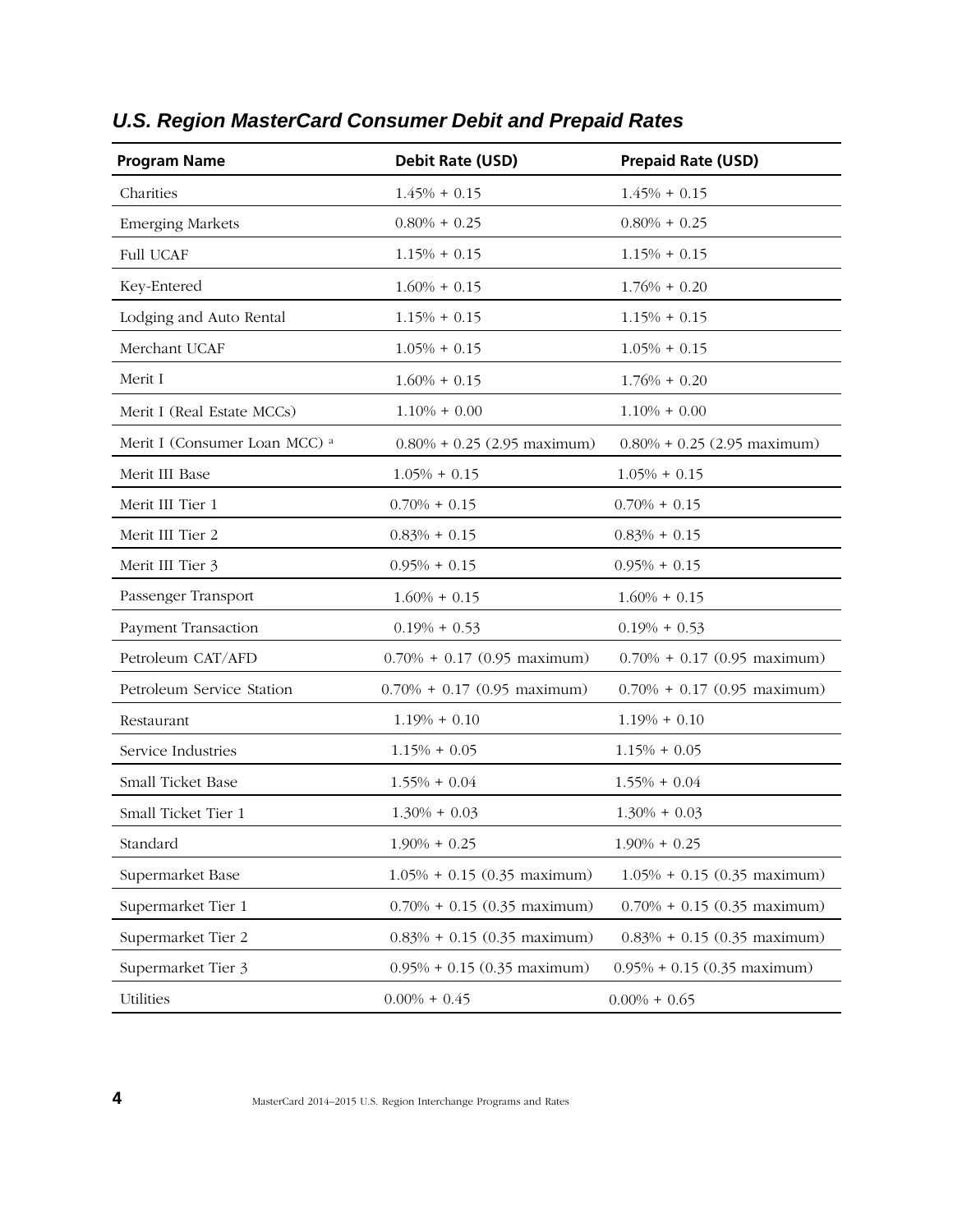| <b>Program Name</b>                                       | <b>Debit Rate (USD)</b> | <b>Prepaid Rate (USD)</b> |
|-----------------------------------------------------------|-------------------------|---------------------------|
| Consumer Debit Refund<br>Group 1                          | $1.72\% + 0.00$         | $1.72\% + 0.00$           |
| Consumer Debit Refund<br>Group 2                          | $1.68\% + 0.00$         | $1.68\% + 0.00$           |
| Consumer Debit Refund<br>Group 3                          | $1.40\% + 0.00$         | $1.40\% + 0.00$           |
| Regulated POS Debit                                       | $0.05\% + 0.21$         | $0.05\% + 0.21$           |
| Regulated POS Debit with<br>Fraud Adjustment              | $0.05\% + 0.22$         | $0.05\% + 0.22$           |
| Regulated POS Debit Small<br>Ticket                       | $0.05\% + 0.21$         | $0.05\% + 0.21$           |
| Regulated POS Debit Small<br>Ticket with Fraud Adjustment | $0.05\% + 0.22$         | $0.05\% + 0.22$           |

a The Merit 1 Consumer Loan rate requires a MasterCard approved and assigned Merchant ID.

#### *U.S. Region MasterCard Consumer Debit and Prepaid Tier Qualifying Criteria*

| Tier <sup>a</sup> | Minimum Annual Consumer Debit and Prepaid Merit III and Supermarket<br>Volume |
|-------------------|-------------------------------------------------------------------------------|
| Tier 1            | USD 400 million                                                               |
| Tier 2            | USD 275 million                                                               |
| Tier 3            | USD 150 million                                                               |

a The minimum annual Consumer Debit and Prepaid volume is based on a merchant's October 2012–September 2013 unregulated volume settled through GCMS that qualified for the Merit III or Supermarket interchange programs and requires a MasterCard approved and assigned Merchant ID. Only retail and restaurant MCCs may qualify for Merit III Tier 1, 2, or 3.

### *U.S. Region MasterCard Consumer Debit and Prepaid Small Ticket Tier Qualifying Criteria*

| Tier <sup>a</sup> | Minimum Annual Consumer Debit and Prepaid Small Ticket Transactions |
|-------------------|---------------------------------------------------------------------|
| Tier 1            | 175 million                                                         |

a The minimum Consumer Debit and Prepaid volume or transactions is based on a merchant's October 2012–September 2013 unregulated volume or transactions settled through GCMS that qualified for the Small Ticket interchange programs and requires a MasterCard approved and assigned Merchant ID.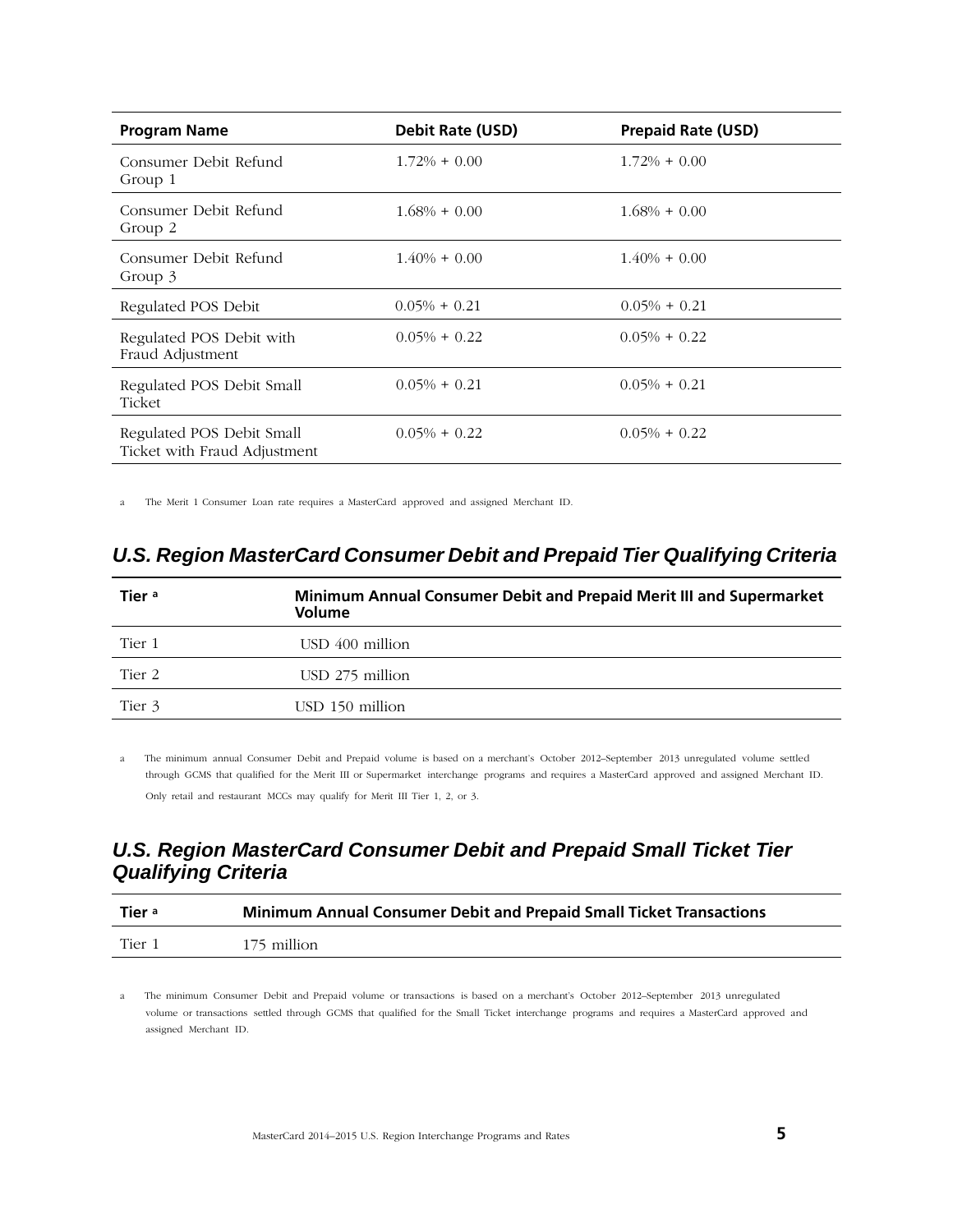| Program<br><b>Name</b>                        | <b>Level 1/Business</b><br>Core (USD) | <b>Level 2 /Business</b><br>World (USD) | <b>Level 3/Business</b><br><b>World Elite (USD)</b> | Level 4 (USD)    |
|-----------------------------------------------|---------------------------------------|-----------------------------------------|-----------------------------------------------------|------------------|
| Charities                                     | $2.00\% + 0.10$                       | $2.00\% + 0.10$                         | $2.00\% + 0.10$                                     | $2.00\% + 0.10$  |
| Data Rate I                                   | $2.65\% + 0.10$                       | $2.81\% + 0.10$                         | $2.86\% + 0.10$                                     | $2.96\% + 0.10$  |
| Data Rate II                                  | $2.00\% + 0.10$                       | $2.16\% + 0.10$                         | $2.21\% + 0.10$                                     | $2.31\% + 0.10$  |
| Data Rate III                                 | $1.75\% + 0.10$                       | $1.91\% + 0.10$                         | $1.96\% + 0.10$                                     | $2.06\% + 0.10$  |
| Face-to-face                                  | $2.00\% + 0.10$                       | $2.16\% + 0.10$                         | $2.21\% + 0.10$                                     | $2.31\% + 0.10$  |
| Large Ticket I                                | $1.20\% + 40.00$                      | $1.36\% + 40.00$                        | $1.41\% + 40.00$                                    | $1.51\% + 40.00$ |
| Large Ticket II                               | $1.20\% + 40.00$                      | $1.36\% + 40.00$                        | $1.41\% + 40.00$                                    | $1.51\% + 40.00$ |
| Large Ticket III                              | $1.20\% + 40.00$                      | $1.36\% + 40.00$                        | $1.41\% + 40.00$                                    | $1.51\% + 40.00$ |
| Large Ticket I, II, and<br>III (Lodging MCCs) | $2.30\% + 0.10$                       | N/A                                     | N/A                                                 | N/A              |
| Payment<br>Transaction                        | $0.19\% + 0.53$                       | $0.19\% + 0.53$                         | $0.19\% + 0.53$                                     | $0.19\% + 0.53$  |
| Rebate                                        | $0.00\% + 0.00$                       | $0.00\% + 0.00$                         | $0.00\% + 0.00$                                     | $0.00\% + 0.00$  |
| Standard                                      | $2.95\% + 0.10$                       | $3.11\% + 0.10$                         | $3.16\% + 0.10$                                     | $3.26\% + 0.10$  |
| Supermarket                                   | $2.00\% + 0.10$                       | $2.16\% + 0.10$                         | $2.21\% + 0.10$                                     | $2.31\% + 0.10$  |
| T&E Rate I                                    | $2.50\% + 0.00$                       | $2.66\% + 0.00$                         | $2.71\% + 0.00$                                     | $2.81\% + 0.00$  |
| T&E Rate II                                   | $2.35\% + 0.10$                       | $2.51\% + 0.10$                         | $2.56\% + 0.10$                                     | $2.66\% + 0.10$  |
| T&E Rate III                                  | $2.30\% + 0.10$                       | $2.46\% + 0.10$                         | $2.51\% + 0.10$                                     | $2.61\% + 0.10$  |

# *U.S. Region MasterCard Commercial Rates—Small Business Credit*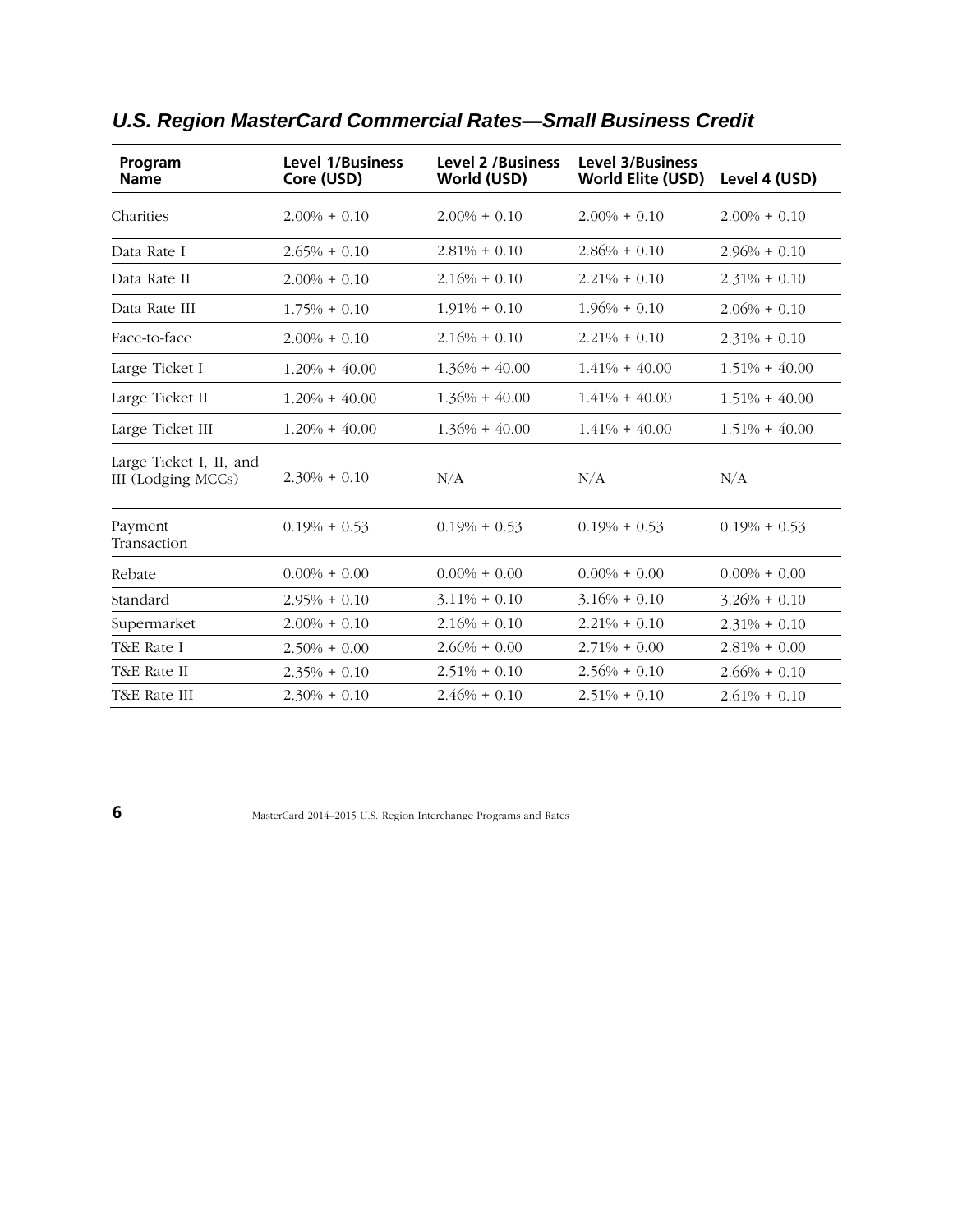| Program<br><b>Name</b>       | <b>Level 1/Business</b><br>Core (USD) | <b>Level 2 /Business</b><br>World (USD) | <b>Level 3/Business</b><br><b>World Elite (USD)</b> | Level 4 (USD)   |
|------------------------------|---------------------------------------|-----------------------------------------|-----------------------------------------------------|-----------------|
| <b>Utilities</b>             | $0.00\% + 1.50$                       | $0.00\% + 1.50$                         | $0.00\% + 1.50$                                     | $0.00\% + 1.50$ |
| Commercial<br>Refund Group 1 | $2.37\% + 0.00$                       | $2.37\% + 0.00$                         | $2.37\% + 0.00$                                     | $2.37\% + 0.00$ |
| Commercial<br>Refund Group 2 | $2.30\% + 0.00$                       | $2.30\% + 0.00$                         | $2.30\% + 0.00$                                     | $2.30\% + 0.00$ |
| Commercial<br>Refund Group 3 | $2.21\% + 0.00$                       | $2.21\% + 0.00$                         | $2.21\% + 0.00$                                     | $2.21\% + 0.00$ |
| Commercial<br>Refund Group 4 | $2.16\% + 0.00$                       | $2.16\% + 0.00$                         | $2.16\% + 0.00$                                     | $2.16\% + 0.00$ |

#### *U.S. Region MasterCard Commercial Rates—Business Debit/Prepaid and Large Market Credit*

| <b>Program Name</b>                        | <b>Business</b><br>Debit/Prepaid (USD) | <b>Large Market</b><br>(USD) |
|--------------------------------------------|----------------------------------------|------------------------------|
| Charities                                  | $2.00\% + 0.10$                        | $2.00\% + 0.10$              |
| Data Rate I                                | $2.65\% + 0.10$                        | $2.65\% + 0.10$              |
| Data Rate II                               | $2.20\% + 0.10$                        | $2.50\% + 0.10$              |
| Data Rate II (Petroleum MCCs)              | $2.05\% + 0.10$                        | $2.05\% + 0.10$              |
| Data Rate III                              | $1.80\% + 0.10$                        | $1.80\% + 0.10$              |
| Face-to-face                               | $2.20\% + 0.10$                        | $2.50\% + 0.10$              |
| Face-to-face (Petroleum MCCs) <sup>a</sup> | $2.05\% + 0.10$                        | $2.05\% + 0.10$              |
| Large Ticket I                             | $1.25\% + 40.00$                       | $1.25\% + 40.00$             |
| Large Ticket II                            | $1.25\% + 40.00$                       | $1.20\% + 60.00$             |
| Large Ticket III                           | $1.25\% + 40.00$                       | $1.15\% + 80.00$             |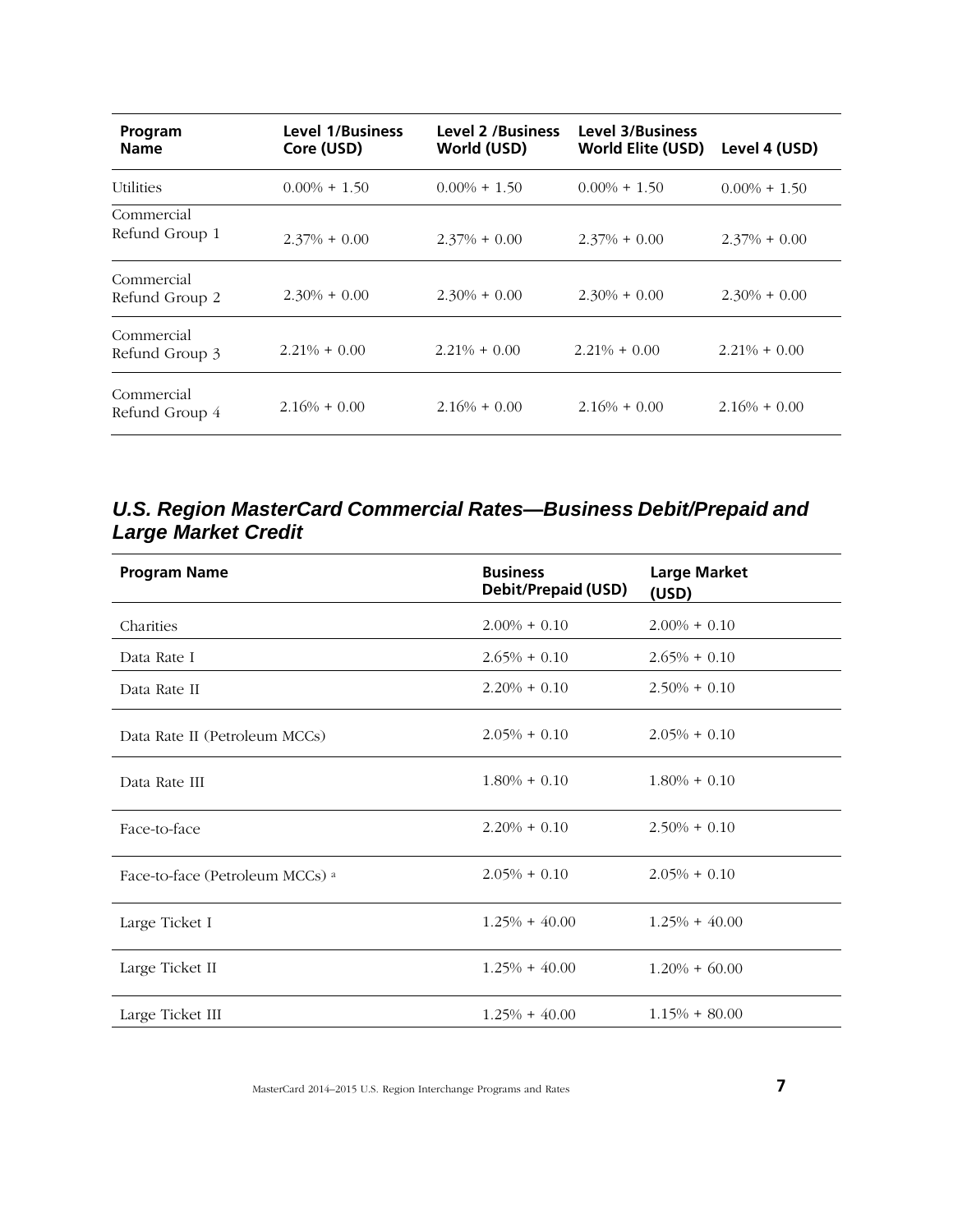| <b>Program Name</b>                                       | <b>Business</b><br><b>Debit/Prepaid (USD)</b> | <b>Large Market (USD)</b> |
|-----------------------------------------------------------|-----------------------------------------------|---------------------------|
| Large Ticket I, II, and III (Lodging<br>$MCCs$ ) b        | $2.30\% + 0.10$                               | N/A                       |
| Payment Transaction                                       | $0.19\% + 0.53$                               | $0.19\% + 0.53$           |
| Rebate                                                    | $0.00\% + 0.00$                               | $0.00\% + 0.00$           |
| Standard                                                  | $2.95\% + 0.10$                               | $2.95\% + 0.10$           |
| Supermarket                                               | $2,20\% + 0.10$                               | $2.50\% + 0.10$           |
| T&E Rate I                                                | $2.50\% + 0.00$                               | $2.70\% + 0.00$           |
| T&E Rate II                                               | $2.35\% + 0.10$                               | $2.55\% + 0.10$           |
| T&E Rate III                                              | $2.30\% + 0.10$                               | $2.50\% + 0.10$           |
| T&E Rate III (Airline MCCS)                               | $2.30\% + 0.10$                               | $2.43\% + 0.10$           |
| Utilities                                                 | $0.00\% + 1.50$                               | N/A                       |
| Commercial Refund Group 1                                 | $2.37\% + 0.00$                               | $2.37\% + 0.00$           |
| Commercial Refund Group 2                                 | $2.30\% + 0.00$                               | $2.30\% + 0.00$           |
| Commercial Refund Group 3                                 | $2.21\% + 0.00$                               | $2.21\% + 0.00$           |
| Commercial Refund Group 4                                 | $2.16\% + 0.00$                               | $2.16\% + 0.00$           |
| Regulated POS Debit                                       | $0.05\% + 0.21$                               | N/A                       |
| Regulated POS Debit with Fraud<br>Adjustment              | $0.05\% + 0.22$                               | N/A                       |
| Regulated POS Debit Small Ticket Base                     | $0.05\% + 0.21$                               | N/A                       |
| Regulated POS Debit Small Ticket with<br>Fraud Adjustment | $0.05\% + 0.22$                               | N/A                       |

a Face-to-face (Petroleum MCCs) is not available for the Fleet product.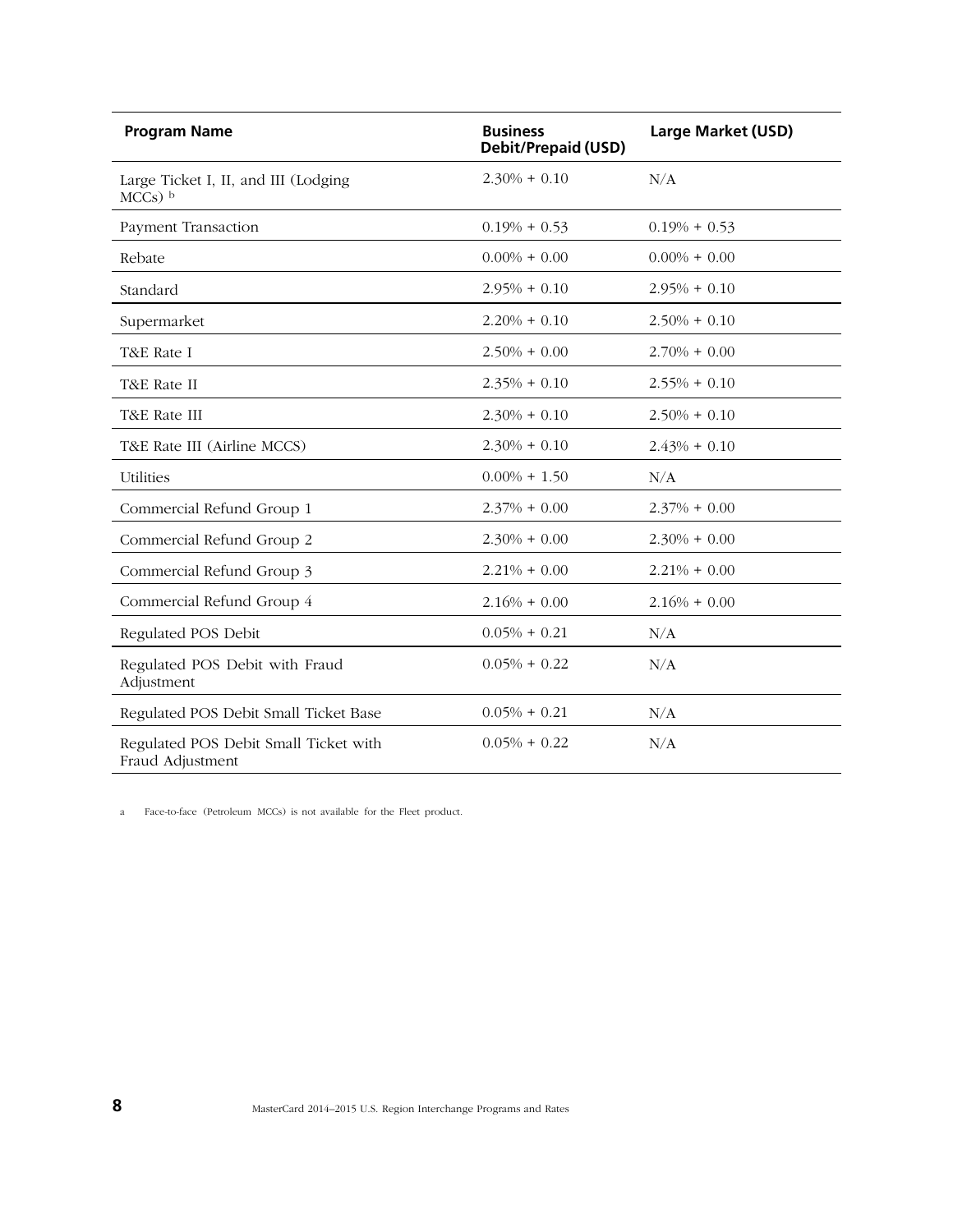### *U.S. Region MasterCard Commercial Rates—Large Ticket MPG / Commercial Payments Account*

| Large Ticket MPG /<br><b>Commercial Payments Account</b><br><b>Transaction Amounts</b> | Rate                     |
|----------------------------------------------------------------------------------------|--------------------------|
| Less than USD 7.255                                                                    | Large Market Rates apply |
| Large Ticket 1 (USD 7,255.01–25,000)                                                   | 1.20%                    |
| Large Ticket 2 (USD 25,000.01–100,000)                                                 | 1.00%                    |
| Large Ticket 3 (USD 100,000.01-500,000)                                                | $0.90\%$                 |
| Large Ticket 4 (USD 500,000.01–999,999)                                                | $0.80\%$                 |
| Large Ticket 5 (More than USD $1,000,000$ )                                            | 0.70%                    |

Refer to the following Large Ticket Transaction Size Requirements table.

### *Large Ticket Transaction Size Requirements*

| <b>Program Name</b>         | <b>All Commercial Products</b> |
|-----------------------------|--------------------------------|
| Commercial Large Ticket I   | 7.255                          |
| Commercial Large Ticket II  | 25,000                         |
| Commercial Large Ticket III | 100,000                        |

### *U.S. Region MasterCard PIN Debit Rates*

| <b>Program Name</b>                           | Rate (USD)                     |
|-----------------------------------------------|--------------------------------|
| PIN Debit All Other Base                      | $0.90\% + 0.15$                |
| PIN Debit All Other Tier 1                    | $0.50\% + 0.08$ (0.50 maximum) |
| PIN Debit All Other Tier 2                    | $0.60\% + 0.12$ (0.65 maximum) |
| PIN Debit Convenience Base                    | $0.75\% + 0.17$ (0.95 maximum) |
| PIN Debit Convenience Tier 1                  | $0.75\% + 0.17$ (0.95 maximum) |
| PIN Debit Convenience Tier 2                  | $0.75\% + 0.17$ (0.95 maximum) |
| PIN Debit Supermarket/Warehouse Base          | $1.05\% + 0.15$ (0.35 maximum) |
| PIN Debit Supermarket/Warehouse Tier 1        | $0.00\% + 0.18$                |
| PIN Debit Supermarket/Warehouse Tier 2        | $0.00\% + 0.23$                |
| PIN Regulated POS Debit                       | $0.05\% + 0.21$                |
| PIN Regulated POS Debit with Fraud Adjustment | $0.05\% + 0.22$                |